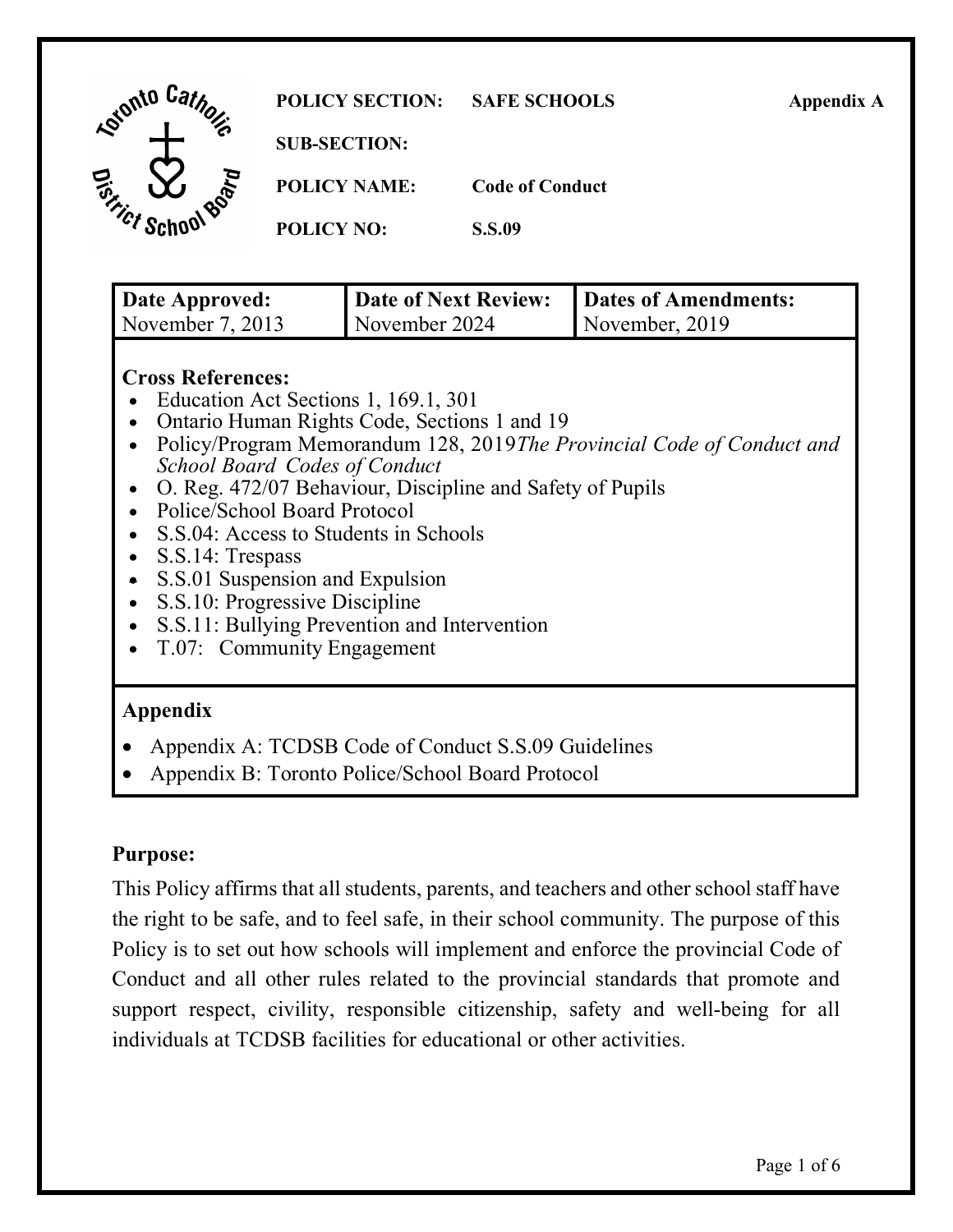

### **Scope and Responsibility:**

 This Policy extends to all individuals or organizations engaged in education or other activities that could have an impact on the climate of Toronto Catholic District School Board schools or worksites. The Director of Education, supported by the Superintendent of Safe Schools and school principals, is responsible for this policy.

## **Alignment with MYSP:**

 Living Our Catholic values Enhancing Public Confidence Fostering Student Achievement and Well-Being Achieving Excellence in Governance Inspiring and Motivating Employees

### **Policy:**

 The Toronto Catholic District School Board is committed to ensuring that schools be an example of Christian Community that promote, maintain, and encourage responsibility, civility, equity, inclusivity, academic excellence and well-being in a safe learning and teaching environment. A positive school climate exists when all members of the school community respect and treat others fairly at all times regardless of personal characteristics of any kind. All members of school communities and Board worksites will value and respect the teachings of the Catholic Church, including the teaching that all people are created in the image and likeness of God and have infinite dignity and worth.

 The Code of Conduct for all schools of the TCDSB will be based on the Board's Code of Conduct, allowing for some local standards of behaviour consistent with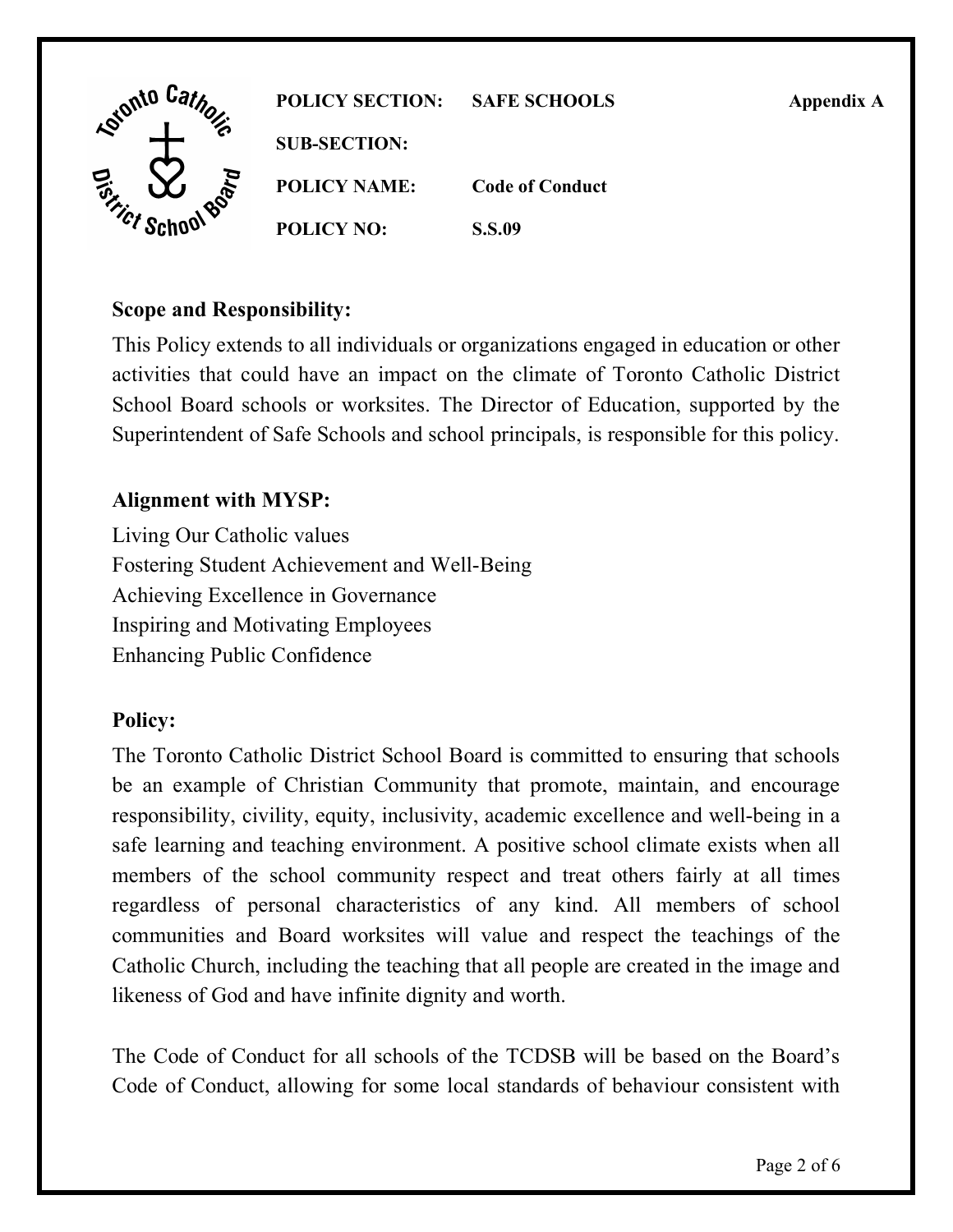

 input from students, parents, staff members and other community members in the school community.

## **Regulations:**

- 1. The TCDSB Code of Conduct is consistent with the provincial Code of Conduct and clearly sets out the standards of behaviour for all members of the school community and worksites including, but not limited to: students, parents, volunteers, teachers and other staff members, board staff, trustees, visitors, third- party service providers and permit holders while on board premises or at school- related activities. The TCDSB code of conduct is also applicable to all members of the school community for behaviour occurring off school premises or outside of school hours that negatively impacts school climate.
- 2. Each school's code of conduct will clearly describe acceptable and unacceptable behavior for all members of the elementary, secondary and continuing education school communities, referencing students, parents, staff members, board staff, trustees, visitors, volunteers, third-party service providers, permit holders, and other members of the community.
- 3. Board employees who work directly with students including administrators, teachers and other school staff – must respond to any student behaviour that is likely to have a negative impact on school climate if it is safe to do so. If the board employees feel it is not safe to respond, they are expected to verbally inform the principal as soon as possible.
- 4. Any board employee who becomes aware that a student at a school of the board may have engaged in a serious student incident for which the pupil may be suspended or expelled shall report the matter to the principal as soon as reasonably possible. The employee must consider the safety of others and the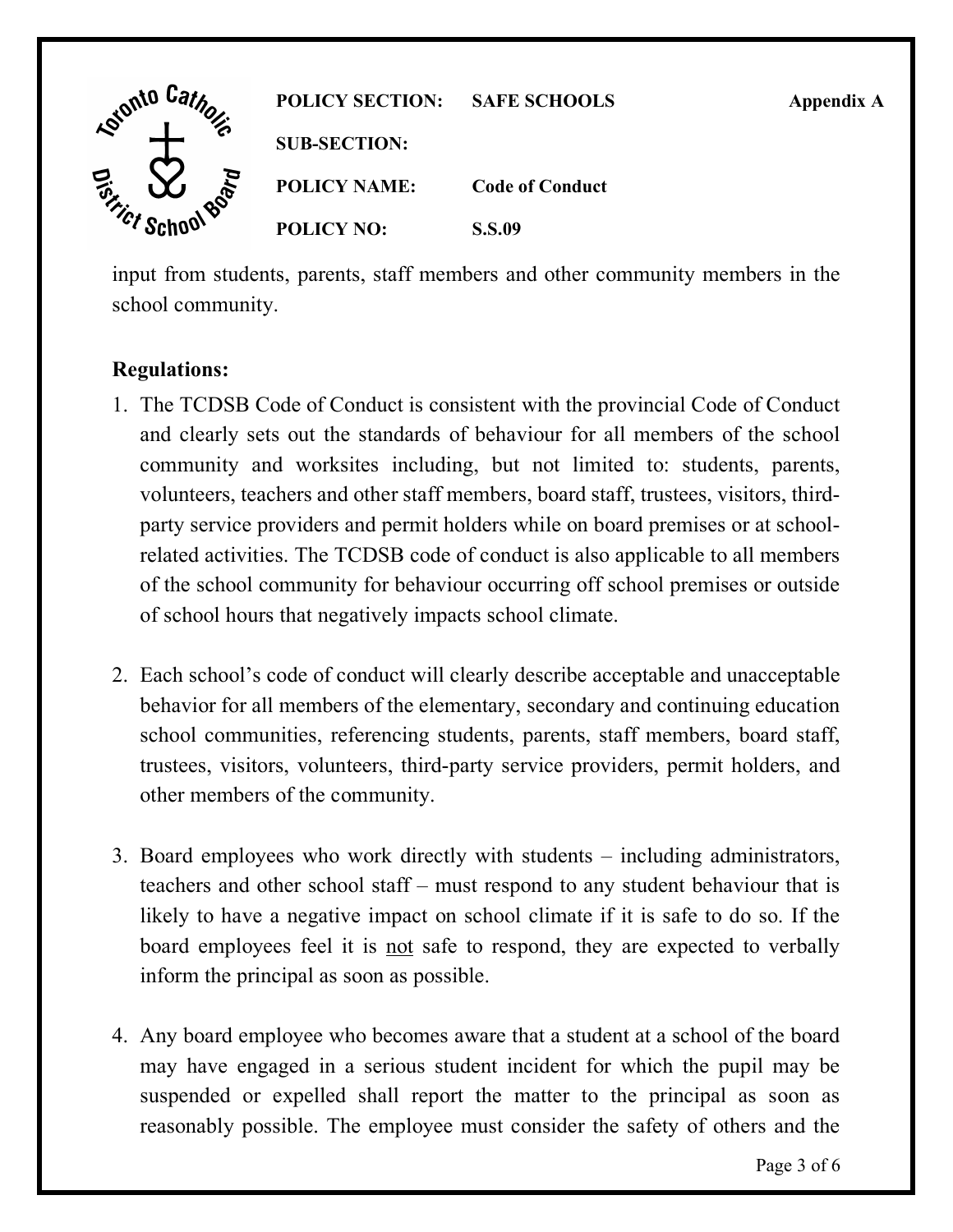

 urgency of the situation in reporting the incident, but, in any case, must report it to the principal no later than the end of the school day using the Safe Schools Incident Reporting Form - Part I. In cases where an immediate action is required, a verbal report to the principal may be made and the written report must be made when it is safe to do so. In addition to board employees, school bus drivers, early childhood educators and other staff in board-operated extended-day programs, employees and contractors of third-party operators, and other individuals who are not employees of the board and come into direct contact with students on a regular basis are subject to these same reporting requirements.

- 5. The Code of Conduct at each school of the TCDSB will be reviewed annually. In developing and reviewing the local standards of behaviour, the principal shall take into consideration the views of the Catholic School Parent Council (CSPC) and additionally should seek input from students, staff, parents and other members of the school community.
- 6. The Code of Conduct will be communicated to the school's community annually.
- 7. Where the TCDSB enters into agreement with a third party with respect to rental of school space, or any individual or organization respecting the permitted use of a school and/or premises operated by the Board, the standards of behaviour consistent with the Board's Code of Conduct must be followed.
- 8. The TCDSB will collaborate with the other district school boards in the city of Toronto and Toronto Police Services to review and revise the mandatory Police/School Board Protocol. The Protocol defines the working relationship and appropriate responses to incidents where police involvement is requested or required in relation to school related incidents.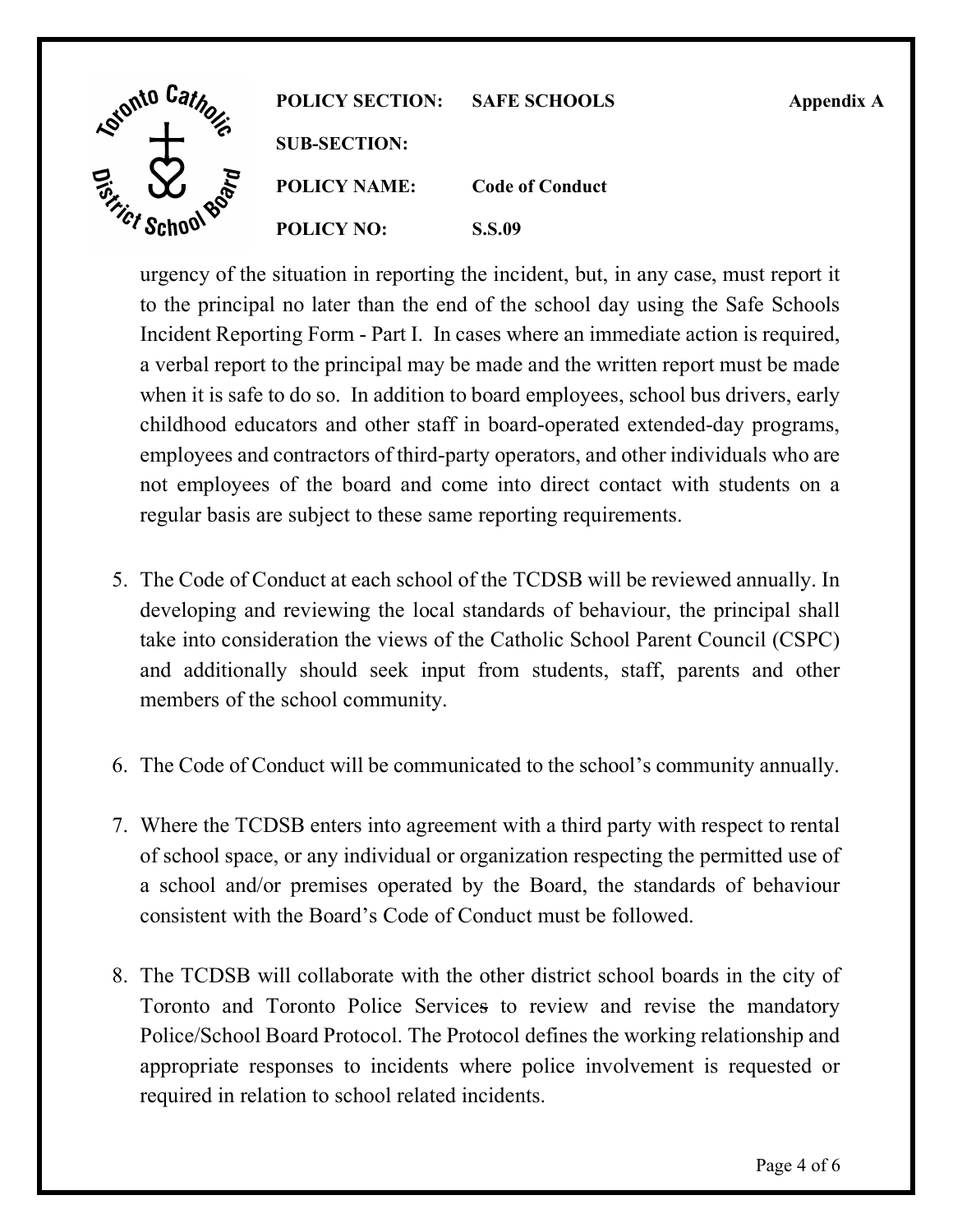

- 9. The TCDSB will collaborate with other district school boards, Toronto Police Services and community organizations to provide coordinated prevention and intervention programs and services in support of safe and accepting school communities.
- 10.The Board will conduct a thorough review of its Code of Conduct every three (3) years by consulting with Catholic School Parent Councils of the Board and other stakeholders.

## **Definitions:**

### **Police/School Board Protocol**

 This protocol has been developed by the four publicly funded district school boards operating within the city of Toronto and Toronto Police Service with the clear purpose of supporting schools as safe, caring, inclusive and accepting places for learning and teaching. The Protocol clearly outlines the roles and responsibilities of school officials and police officers in situations where the police are present at school for a school related incident or in other situations.

### **Safe and Accepting School Teams**

 Each school must have in place a Safe and Accepting Schools Team responsible for fostering a safe, inclusive and accepting school climate. The team must include at least one parent, one teacher, one non-teaching staff member, one community partner, and the principal. The team should include at least one student. The Chairperson of this team must be a staff member.

 At TCDSB, members of the Safe and Accepting School Teams will have opportunities to meet, provide input into discussions, review data from the student